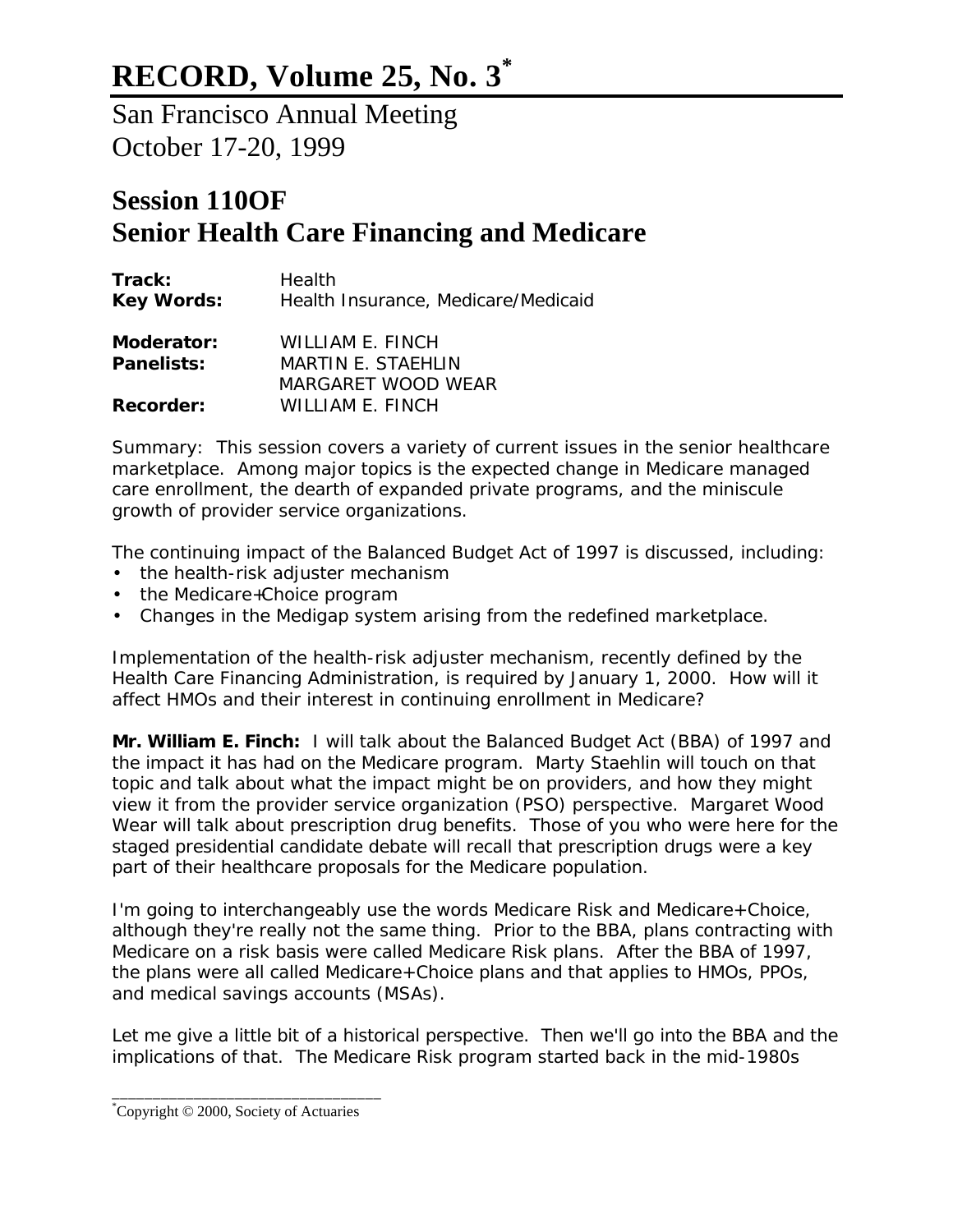## **Senior Health Care Financing and Medicare 2** 2

with TEFRA. I think 1985 was the first year that HMOs were actually allowed to contract with Medicare on a risk basis. Initially, roughly about 100 health plans entered into the Medicare Risk market. A number of those health plans had significant losses and probably within two to three years half the health plans were already out of the marketplace. From the late 1980s to the early 1990s there were relatively few new players coming into the Medicare Risk market. Then, starting in the early 1990s until 1997-98, there was a significant increase in the number of plans in the Medicare Risk program.

There were roughly 2 million people in Medicare Risk programs in 1993. In 1998, there were 6 million. The total aged Medicare population right now is roughly 34 million, and it's projected to go to about 52 million by 2020. We're all aware of this as actuaries, but the Medicare population is growing much faster than the rest of the population.

One of the forces behind the growth from 1993-98 was the desire to enter new markets. If you think back to 1993-94 and some of the proposals in the Clinton administration, a lot of emphasis was put on market share and membership growth. Most health plans viewed the Medicare Risk market as an untapped market. It essentially was as far as the penetration, and that was part of the reason for the increased interest.

Another reason during this time period was that many providers, whether physician hospital organizations, hospitals, or physicians were interested in accepting financial risk. Providers accepted capitations or flat payment rates from the health plans to provide the services, and in the end they were financially responsible for those services. I think, to some extent, that helped some of the health plans feel a little bit safer about entering into Medicare Risk products. I would note that in some of these arrangements health plans have receivables from the providers which may not be collectable.

Another issue is the benefits and the member premiums. Starting in 1993-94 there was a significant increase in products with zero-dollar premiums with prescription drug benefits. From the member/beneficiary perspective, if you have a choice of a Medigap policy for about \$100 per month, which includes no prescription drug, compared to a zero-dollar premium Medicare Risk product, which might have a \$500 drug benefit, from a cost standpoint it's pretty attractive. The benefits and the member premiums became very aggressive.

Another issue is the federal government with its budget issues. The Medicare program currently costs roughly \$200 billion a year for the federal government.

The BBA of 1997 had several different pieces in it that affected the Medicare senior market. The BBA changes also apply to disabled beneficiaries who are part of the Medicare program.

One objective was to provide beneficiaries with more choices. Congress felt that it wanted Medicare to be able to offer something more than just plain old fee-for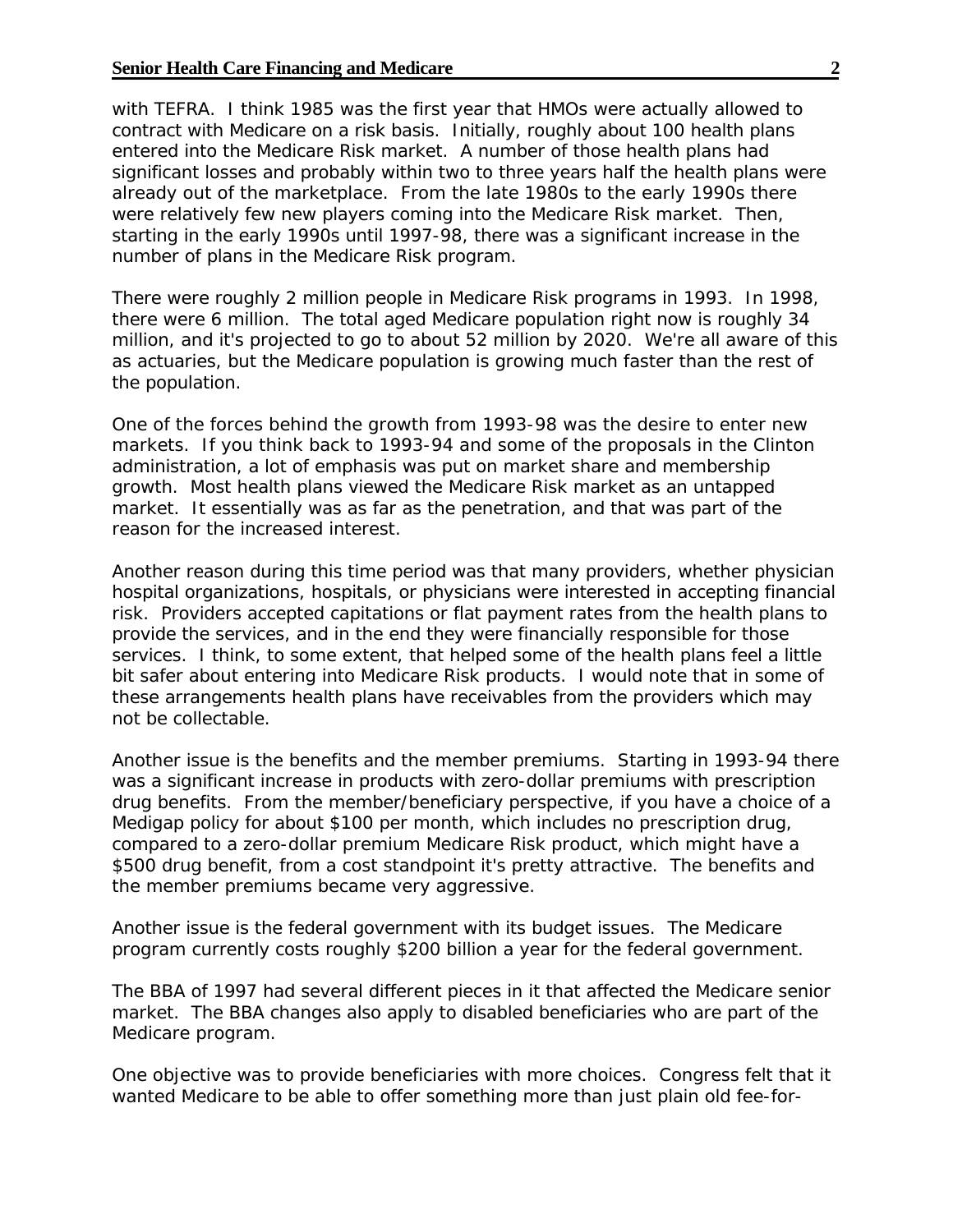service with a Medigap policy. They wanted to mirror more closely the commercial markets, so there were more types of products allowed under the BBA.

Another objective was to balance the budget though reductions in costs. There were some cost reductions in the regular Medicare fee-for-service market. In addition, there were changes in the Medicare+Choice reimbursement that was part of the BBA, and we'll get into that in more detail later.

Another change was in the Health Care Financing Administration (HCFA) adjusted community rate (ACR). That's something that is filed with HCFA that says what your premiums and benefits are going to be for the next year. Historically, that used to be filed in November. The BBA pushed that up to May, and what that did was make the lead time even longer on this business and brought additional risk. Many plans had just been getting their feet wet in 1996-97, and maybe 1998, and they could have used some additional time to evaluate their experience. Ultimately, HCFA for 2000 pushed the date back to July 1 for the HCFA ACR.

Product choices. The BBA specifically mentions some different products: HMOs, point-of-service plans, PPOs, private fee-for-service, and MSAs. I think that the PPO option may be one of the more viable ones of the new options. It is hard to see how the private fee-for-service plan would make sense financially when you analyze the details of the way it's set up. The MSAs may have some potential. It's interesting the MSAs can be offered under both a network or a non-network plan, so you could have a MSA-type plan under a network program where there's specified providers that you need to use.

Reductions in federal government costs. This was part of the BBA, and for those of you who follow the press on the provider side or at least know what's going on with the hospitals, there's been a significant amount of unhappiness with what the BBA is doing to them. There were reductions on both the inpatient and outpatient side. On the inpatient side the annual diagnostic-related group (DRG) payment updates were reduced. On the outpatient side, a prospective payment system is supposed to be implemented and there is also a technical correction that reduced the Medicare program expenditures.

The skilled nursing facilities are financially suffering. There's a lot of discussion about potentially reversing some of the BBA reductions in payments to providers.

There's an interim payment rule for home-health services. This may seem somewhat surprising how big home health has grown under the Medicare Risk program, but the home-health costs are roughly about \$40 per person per month for home-health care. This has been a significant driver of the Part A cost increases.

Another reduction is the Medicare+Choice reimbursement for health plans.

Prior to the BBA, payments were determined for the Medicare program based on something called an adjusted average per capita cost (AAPCC). This is like a book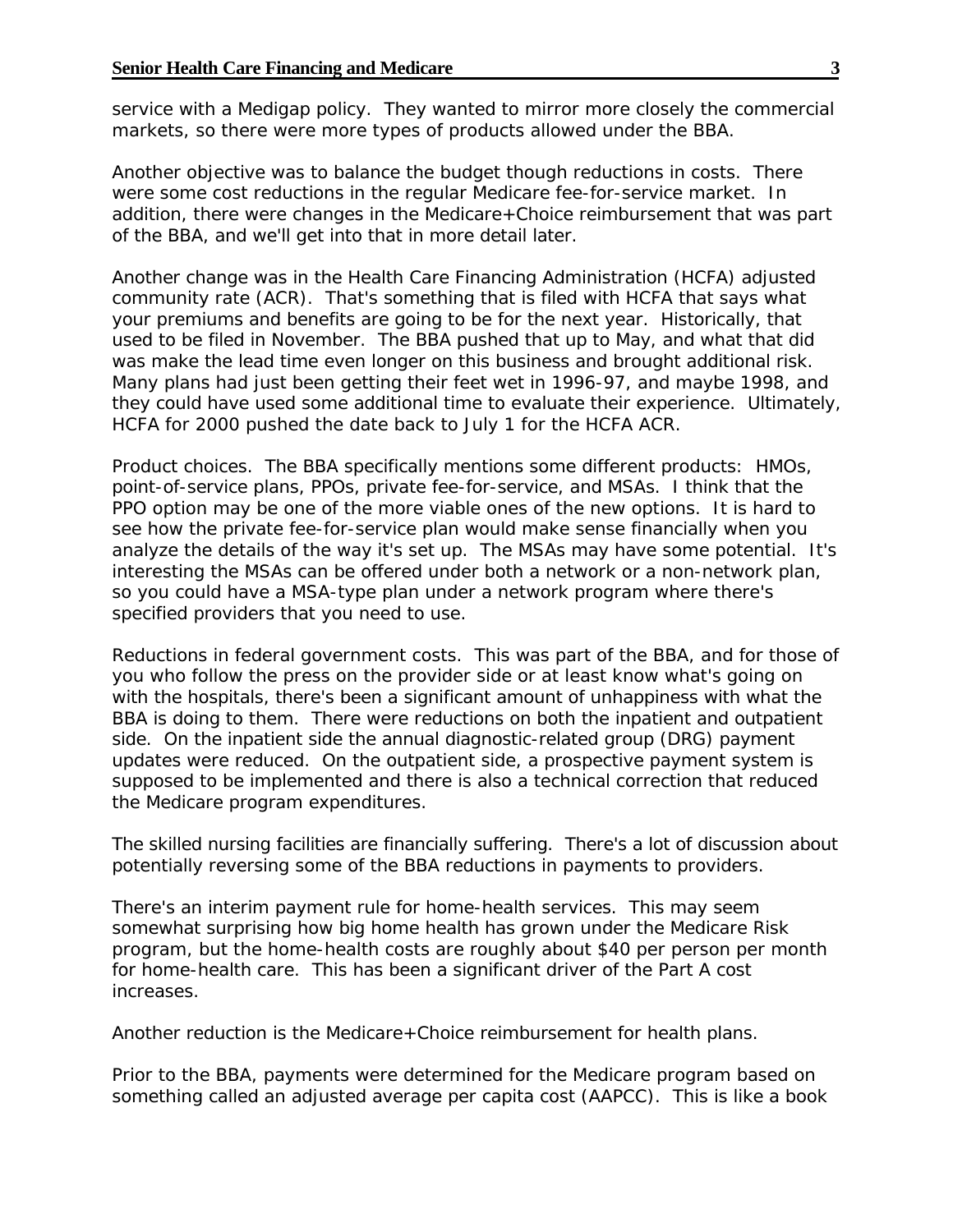rate or a manual rate and it varied by county. A key point is that previous to the BBA, the cost for a county was based solely on that projected cost for members in that county. The BBA changed that dramatically for some areas.

There is a separate AAPCC for aged and disabled people, and there is a separate AAPCC for Part A and Part B. There are demographic factors that reflect gender and status. The status options include Medicaid, institutionalized, working aged, or none of the above. The plans are paid a different rate for each individual based on the demographic factor.

Prior to the BBA the AAPCC used to be 95% of the fee-for-service projected cost for that county for a demographic factor of 1.00. With the BBA whatever rate the fee-for-service trended at, the rate for managed-care payments was reduced relative to that. There was a 0.8% reduction in 1998, and then there is a 0.5% reduction for each of the years 1999 through 2002. In real rough terms, it went from about 95% of fee-for-service to about 92%.

Local and national blending. Prior to the BBA, a lot of geographic areas, particularly the rural areas, were dissatisfied with their payment rates. There was a wide disparity in payment rates among certain areas. Part of the solution to that in the BBA is a formula that changes the AAPCC from one based on only the cost for a specific county to one based on a combination of county costs and national average costs. It starts out with a 90% local 10% national weighting in 1998 and ultimately goes to 50%/50%.

Now, in some areas this may not have much of an impact, but, for example, if you look at Dade County, Florida, which is Miami, their national number is roughly 70- 75% of their local number. Ultimately, what that means is when you weight those 50%/50%, it might be close to a 15% reduction in payment rates because of that provision, all other things being equal.

There are other areas where this national local blending will pull the AAPCCs up for that county. I think that you may see some of this actually reversed over time because there's a lot of uncertainty in this program and a lot of discussions at the congressional level of what to do.

One other point I wanted to mention about the national component is that it's not a national average cost per person. It's a national average cost, but adjusted to the Medicare price inputs for that geographic area. For example, on the Part A side, it reflects the hospital-wage index. It's really taking national utilization, but adjusting it to local Medicare prices.

The final point is medical education has been pulled out of the AAPCCs. Prior to the BBA, medical education was in the AAPCCs and that's being pulled out at 20% peryear phase-in.

Risk adjusters. These were included in the BBA for probably two main reasons. I think the primary consideration was at the congressional level. There was concern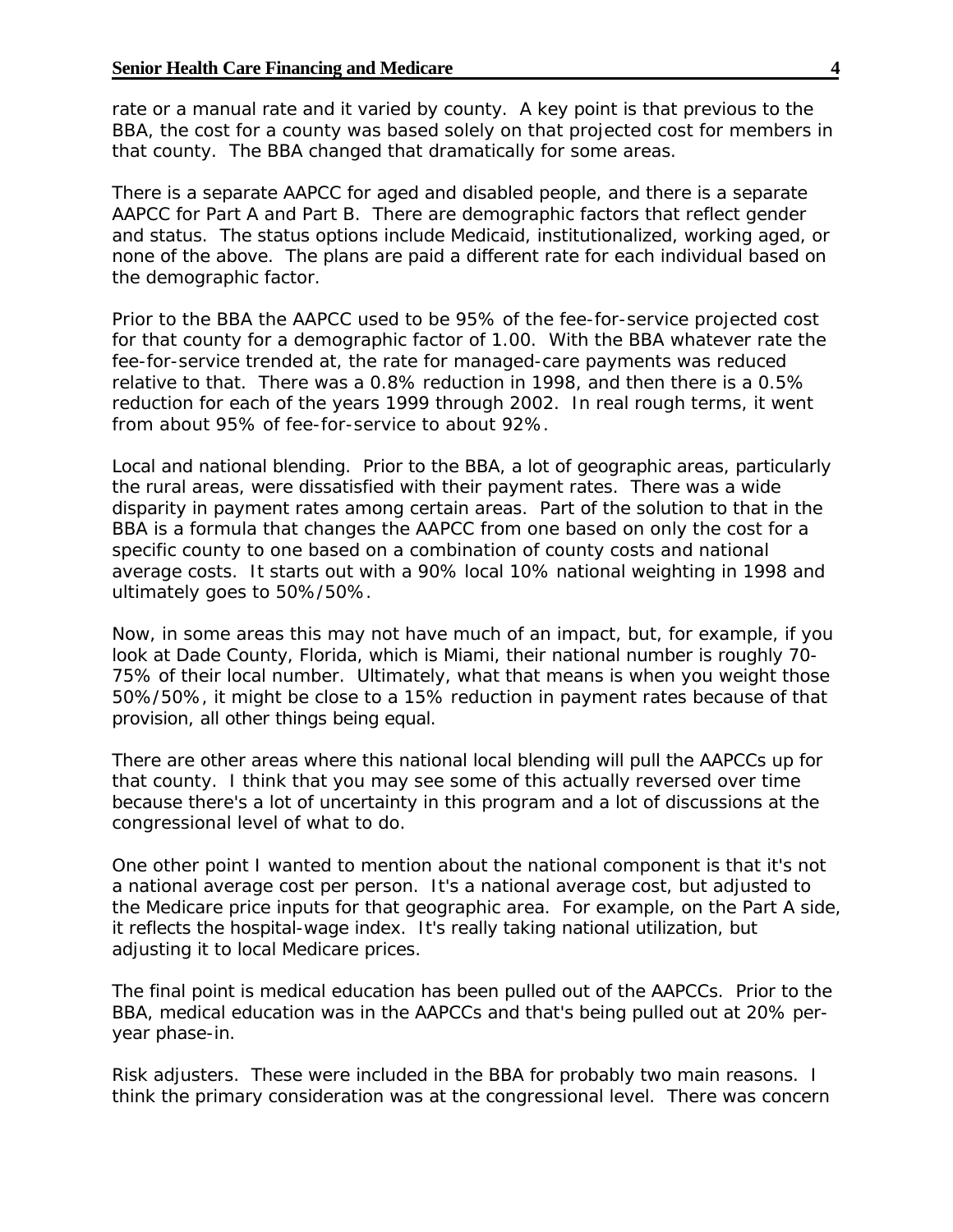that the health plans were being overpaid; that is, even after adjusting for demographics, the health plans were still enrolling healthier people, at least that was the HCFA assumption. The other consideration that was driving this is that at least some of the PSOs were expecting adverse selection because they were a providerowned network and wanted some protection from that. The risk adjuster was a way to give them some protection, at least in the eyes of HCFA and Congress.

The phase-in of risk adjusters. The BBA specifies that there's a risk adjuster that needs to be used. It doesn't specify how it's to be phased in. HCFA decided to phase this in to alleviate or to dampen some of the concerns of the health plans. In 2000 only 10% of the impact of the risk adjustment will actually be reflected in the rates. On average, the 100% impact of the risk adjusters would reduce revenue by about 8% for the health plans.

Most of our clients saw reductions in the 5-10% range, at 100% impact. We saw some a little bit higher than 10% and a couple a little bit lower. HCFA published data that showed some plans did receive a positive increase.

**From the Floor:** Are they going to use anything besides inpatient adjusters in the future?

**Mr. Finch:** That's a good question. The current system is inpatient-only. When HCFA initially came out with their regulations on this, they said that by 2004 they would have an ambulatory-based system, so until that point they were going to use inpatient-only. It's pretty intuitive that if you're using an inpatient-only risk adjuster and you're effectively keeping people out of the hospital, that you're probably going to get underpaid. That being said, I'm not aware of anything the industry has done to show this.

On the risk adjuster, there are also some members of Congress who are trying to stretch out the implementation longer than this. Some are also trying to make it budget-neutral and not have it be a reduction on average. This is really in a state of flux at this point.

I want to touch briefly on the Medigap market and this will be a good point for a discussion, too, after the three of us are done presenting, on the impact of the Medicare+Choice or the Medicare Risk growth on the Medigap side. Recent cost trends I've seen in Medigap have been relatively moderate, which has resulted in relatively moderate rate increases. Some clients were concerned that their whole market was going to dry up because of Medicare+Choice. Marty is going to get into that a little bit later on and show you some of the enrollment projections by HCFA.

When you look at those projections and what the enrollment would be, you would think that's a reasonable assumption. At this point, though, it seems as if unless there are some significant changes in the legislation and the current payment rate structure, enrollment will decline rather than grow dramatically.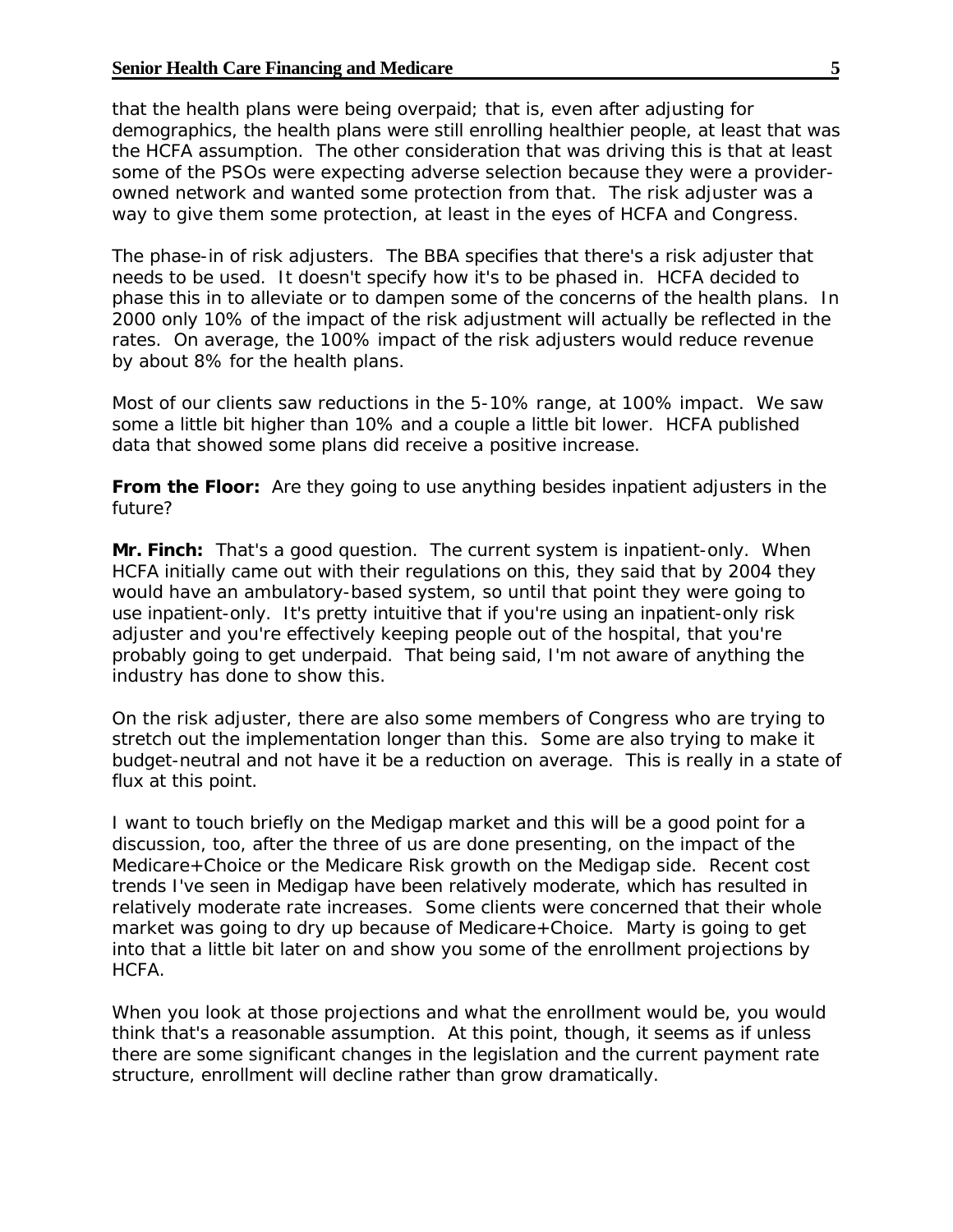The current environment (and I'll emphasize the word *current* as in current existing law and current situation) for Medicare+Choice plans is relatively unfavorable. We've certainly seen some pullouts and some reductions in certain areas, particularly in the rural counties, but I think there may even be bigger ones to come in the future if there aren't changes in some of the major counties. In my opinion, the current environment is relatively bleak.

The pressure for change, though, is also there and I think it's not only coming from the health plans themselves, but also from the beneficiaries. The beneficiaries have had zero-dollar premium plans and \$1,000 drug benefits and all of a sudden they're losing their drug benefits and going to a \$40 monthly premium. I have a feeling the beneficiaries are going to start making some noise, which may also increase the pressure for change.

**Mr. Martin E. Staehlin:** I titled my part, "Provider Perspectives." I guess the point that I hope you would take away from what I say is that as a provider you ought to have a perspective. I'm not saying the providers are the most important or the health plans are the most important, but there's a fixed pot of dollars right now. We have a number of parties that are fighting for this fixed pot of dollars. I'm going to shed a little light on the provider perspective by starting out with the environment.

What does the environment look like? Connected to the BBA, most of these verbs are negatives: they're removing graduate medical education, they're reducing geographic variation by the blending, they're lowering the update factor that was the trending, and they're lowering fee-for-service growth. The only reason I used a positive verb, improved risk adjustment, is I worked on that task force. Maybe what they're doing is better than none. People might have ideas about including outpatient and other services, and at least right now there's movement in a direction.

You need a perspective. As a provider group there might be some benefit, as a rural provider integrated delivery network, to see if you ought to band together as a PSO or to partner with a health plan.

After your projection you might decide it's better not to do it. It might be better just to accept DRGs for a while, but at least you ought to think about doing the projection. However, as you saw earlier, in Southern California, Florida, and Texas, where a lot of the retirees live, they get 95% of the payment you get today.

Moving forward with the environment, what's going on with health plans? What have been the reactions? The payments, in general, are projected to decline. Some projections estimate it's at least down to 92%. Well, actually, it's 92% of 95%, maybe in the 87% of fee-for-service equivalent.

There have been changes in the budgeting cycle. HCFA had gone as early as May and now they have pushed that back to July. There's low enrollment and adverse selection. There's not very many effective medical management programs. A lot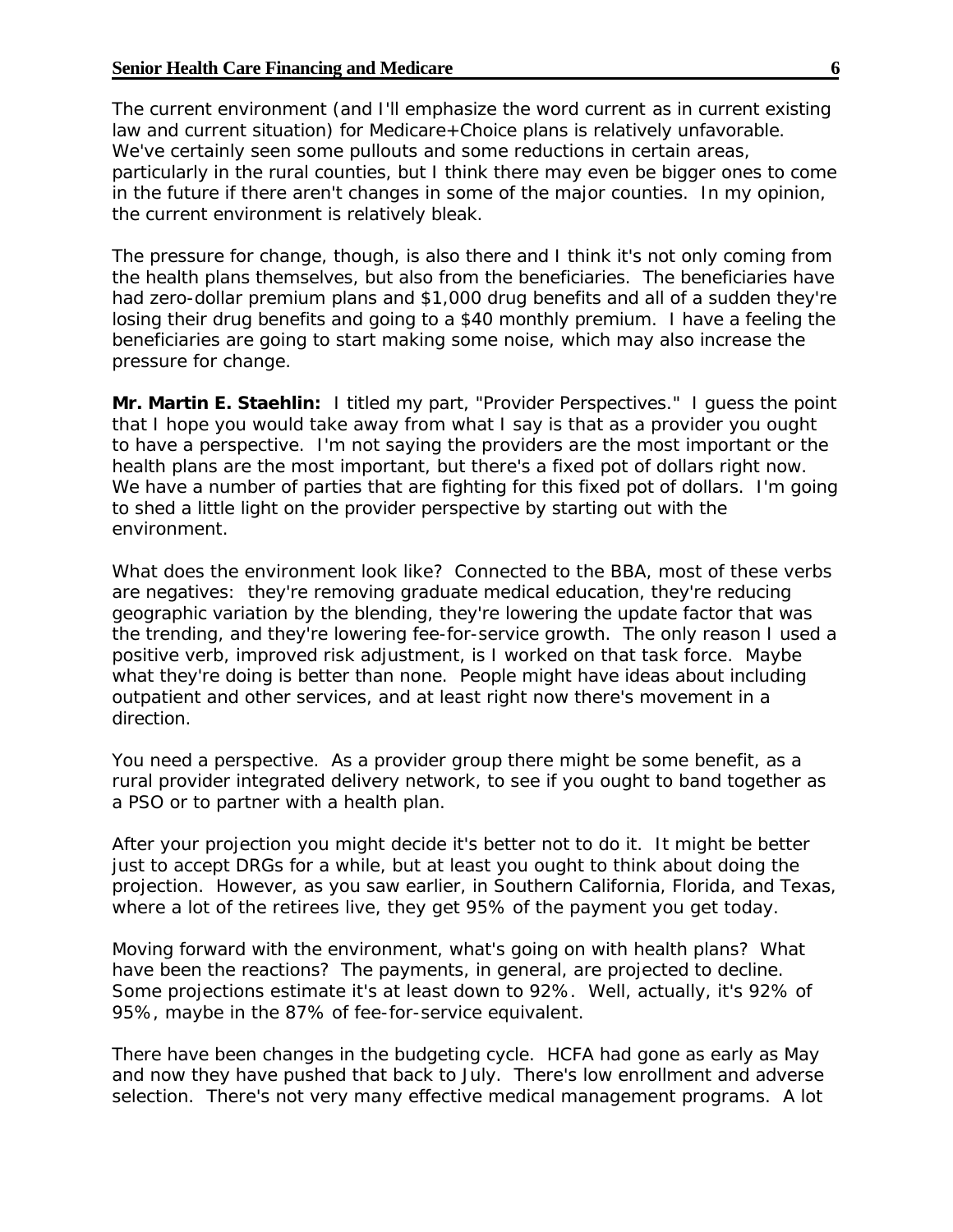of people just accept the payment and hope they can do better. That's a fairly negative perspective, at least with what you read currently from the health plan perspective.

If we look at the enrollment projections, 6 million out of 39 million are currently in a managed Medicare program. The early BBA projections estimated that 20 million people would be in managed programs in 2008. I don't how many of you believe that. Also, there was an increase to 50 million Medicare aged in 2020. This population is continuing to grow and there are a lot of pressures on the Medicare program, so something has to happen.

If you look at access, there are currently 9 million rural Medicare beneficiaries and 73% of rural beneficiaries do not have access to HMOs. Although there are 6 million people in HMOs, they're in metropolitan areas. Rural providers wouldn't have much competition if they could structure an integrated delivery network that made sense.

What's going on with reimbursement? Well, those are mostly negative trends. Spending will be reduced by \$115 billion. Payments to hospitals are going to go down and outpatient hospital is projected to go down as it goes into a prospective payment.

One newspaper article said, "Rural hospitals were the big winners because they're going to get a 1% increase." But there are some positive numbers. Sole community and disproportionate share will also get an increase, but teaching hospitals will get a decrease.

Also, with the blending you would have to do that testing. Although the environment is negative, there are some potential opportunities. If we run through some of these considerations of what providers should get into and what they ought to know if they're thinking of assuming risk, these include understanding subcapitation and direct-contracting arrangements, since most of the providers cannot deliver the full range of services. However, to get a HCFA application approved, you have to be able to show that you can deliver all the types of care which are required to be in the filing.

You also have to consider your market reputation and the level of capital investment. Are you going to buy or build or are you going to partner as an integrated delivery system or with an HMO? Basically, if you just go at a fee-forservice level with less reimbursement, you can't make money, so you have to manage the care levels down appropriately to less hospitalization and less physician intensive care.

You also have to begin to understand how some of these dynamics might impact you. Provider systems might be able to do some fairly intensive evaluation of what risk adjustment would mean to payment rates. A cancer or heart center might be able to figure out your risk-adjusted score of the people who you would care for.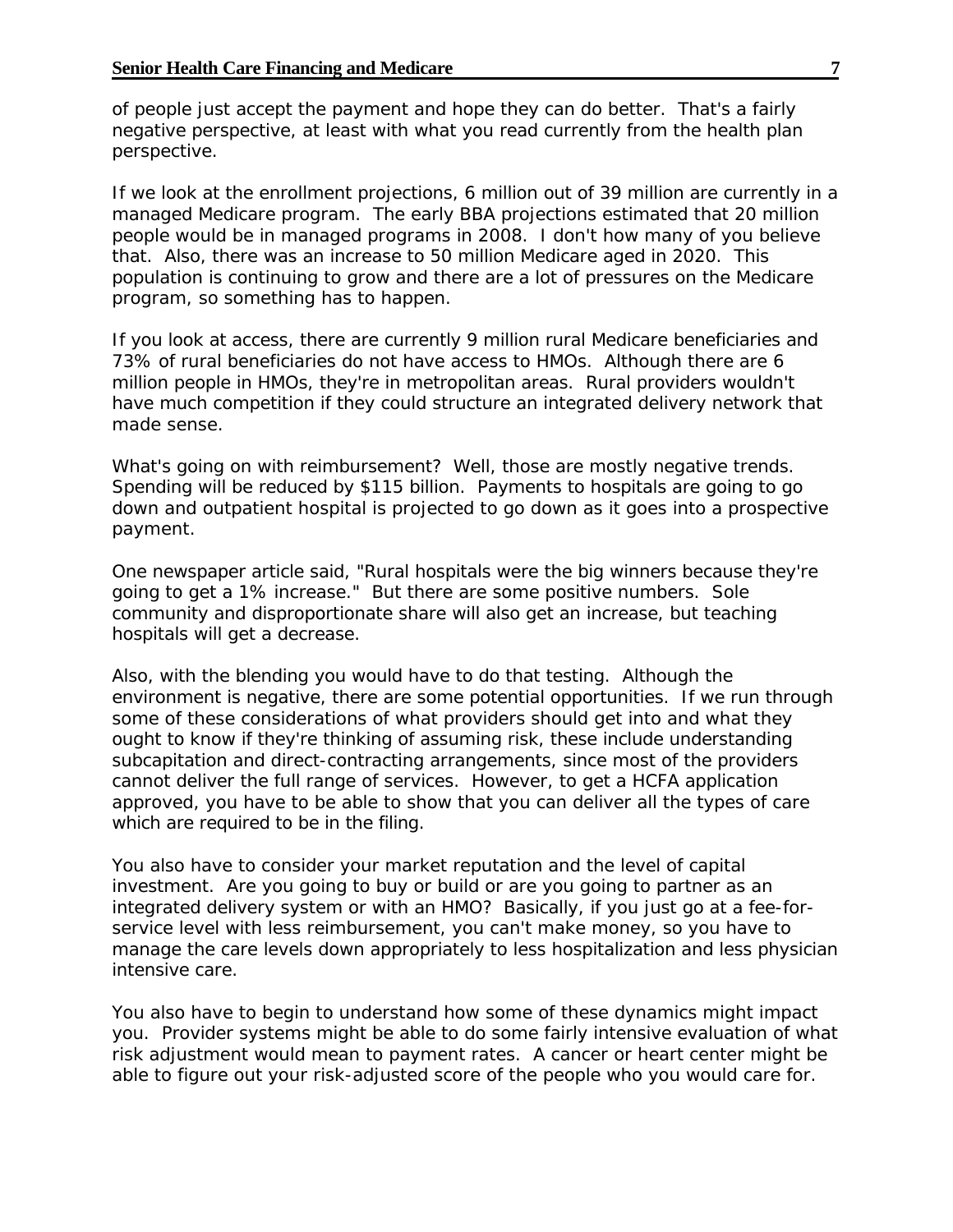## **Senior Health Care Financing and Medicare 8 8**

Providers need to understand risk assessment and what its impact on the payment rate will be. Providers need to understand medical management because there's an indication that the real high outliers will be underpaid. It might even be better to take DRGs, but you at least want to go through the modeling. Also, understanding health employer (effectiveness) data information set, customer satisfaction, and encounter data reporting are important.

I was trying to go through a lot of newspaper articles and I have cited some of them. This was a projection, I believe, by the Urban Institute or a combination of the American Hospital Association's annual survey and the Urban Institute. It's a total hospital revenue margin, not just Medicare hospital stays. In 1993-94 when this began, hospital margins were kind of average for the last 10 years. There were a couple of blips down, but they were around 5%. They've crept up in 1996- 97 right before the BBA took effect.

One projection was that the impact of the BBA was that the margins would only return to the level that they had been in the 1985-94 period.

Looking at the trends in 1992-97 and projecting them forward with the impact of BBA, the margin would be down to 1.9%. Hence, this is why there is all this screaming by the providers. One of the interesting things is that providers may have a lag time to examine how this trend develops and figure out what their strategy will be.

If you come in later and learn to live at that level, the pressures going forward are not as negative. I stressed hospital margins because they were available and hospitals will usually be the drivers in the PSO organizations.

On the physician side in BBA, there's been a lot modeling about what these impacts are going to be and how they're reconfiguring a lot of payment schemes. The analysis that I had looked at said that actually PCPs were receiving some increases. Certain specialty physicians were receiving increases, radiology, oncology, and neurology, and there were a number of specialty physicians, mostly the surgeons who were receiving decreases. Again, your reaction depends on what your market basket of services are going to be. It's going to be very different in some of those rural environments than it is in what it's going to be for providers in urban cities that are competing for market share. There may be some opportunities to do some modeling and to figure out when's the appropriate time.

**From the Floor:** Did they change resource-based relative value schedule? Did they previously have three factors and compress it to two?

**Mr. Staehlin:** They now have one factor and I believe this was taken from the study about what the impact of these factors might be on a physician compensation.

There was a note that they need a new practice expense adjustment and there's a committee to figure out what that should be. That will also have an impact. There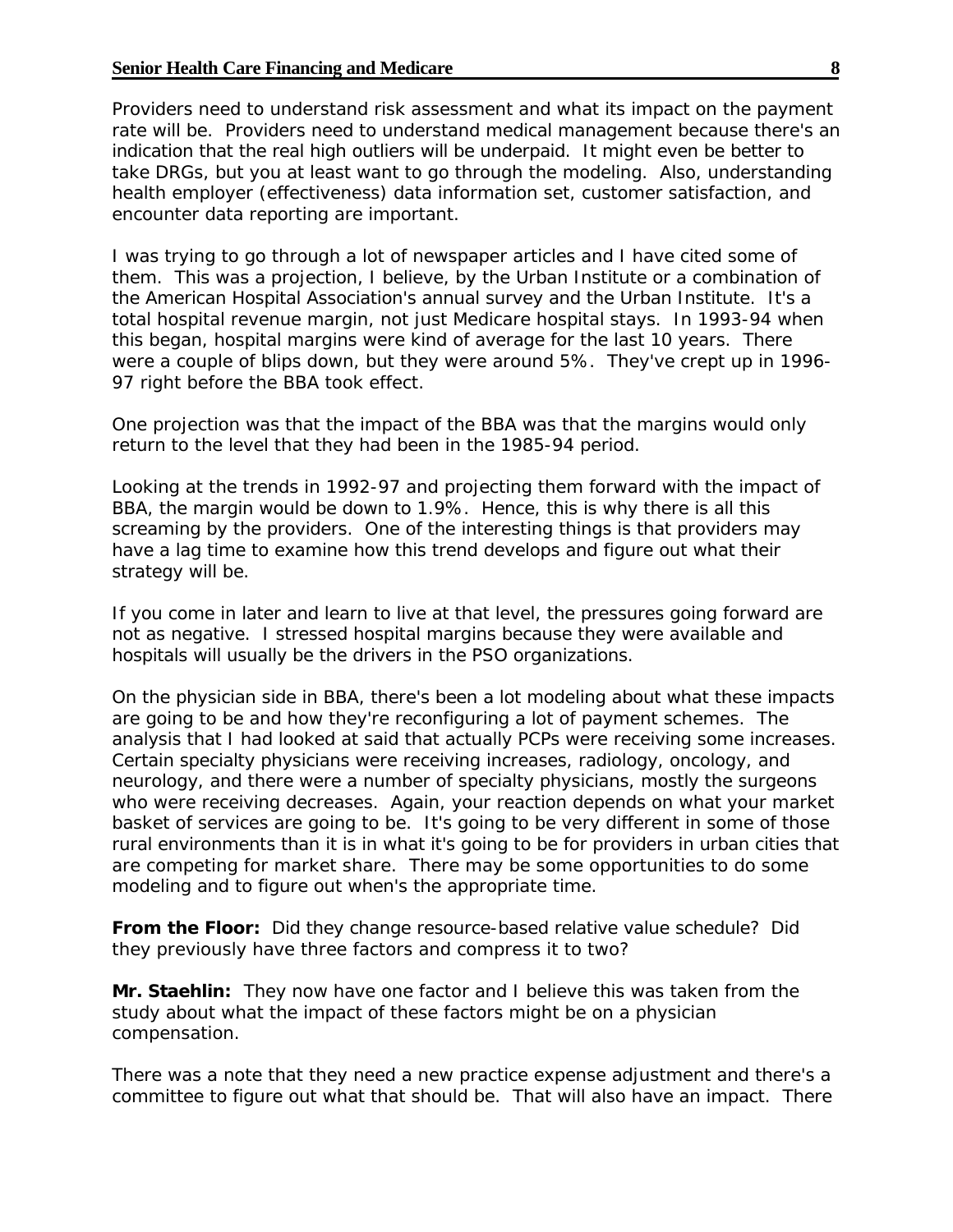was a footnote that if you're involved in labs, it's going to get even worse, so that's probably something that's going to change the trend of how those services are delivered.

When I started talking about options for provider organizations, I talked about buy, build, and partner. I'm going to talk a little bit about PSOs, especially if one of the potential areas to do that is in the rural market, because most of the plans probably don't want to go out to the rural marketplace. Even just getting an integrated network is difficult as you're dealing with individual hospitals in individual counties that maybe don't have any onus to sign a contract to deliver that care. Therefore, the opportunity might fall to PSOs.

There are reduced barriers to become a PSO. PSOs can get a federal waiver, and have reduced solvency standards. There are now minimum enrollment requirements, but they're not the same if you hold an HMO license. Because of the payment floor, the 2% increase, and the blending, some of those rural areas might have payment rates that go up for the next couple of years as opposed to the other areas. I think there have been some studies that say there are a number of urban hospitals that are going to suffer some serious payment decreases.

There had been a trend for employers doing direct-risk contracting. As a provider, you would compete with an HMO and maybe compete with direct contracting. However, there are a lot of problems around risk contracting from an employer perspective: figuring out what to do with prescription drugs, dependents, snowbirds, the antiselection issues, uniform benefits for active versus the retired, and collective bargaining. You see a lot of employers outsourcing a lot of these human resource and difficult functions. This probably isn't going to happen from the employer perspective. Of course, the jumbos are always sort of doing a little of this themselves.

When you finally figure out whether you should be a PSO, one of the things you probably want to convince yourself of is, do you actually have a competitive advantage over the HMO that would be competing in your area? If there is no competing HMO, then you start out with a competitive advantage. You ought at least go through that and prove to yourself that that's going to be a sustainable competitive advantage.

You also want to find out if there are a couple of HMOs in your area. They will not look kindly on your entry into this marketplace. Will they be more difficult in their negotiations? This might push you toward partnering initially to some level and then figuring out a way to joint venture or have a strategic partnership.

Can you afford to actually provide care at less cost than your competing HMOs if there are any in your area? Can you really push utilization down? If you just go in and take this payment and do the same thing, you're not going to be successful. You need to have some perspective and some plans for how you're going to manage this utilization. Hopefully, this is done in a cooperative fashion with the providers in your area. If you do need capital, how are you going to raise this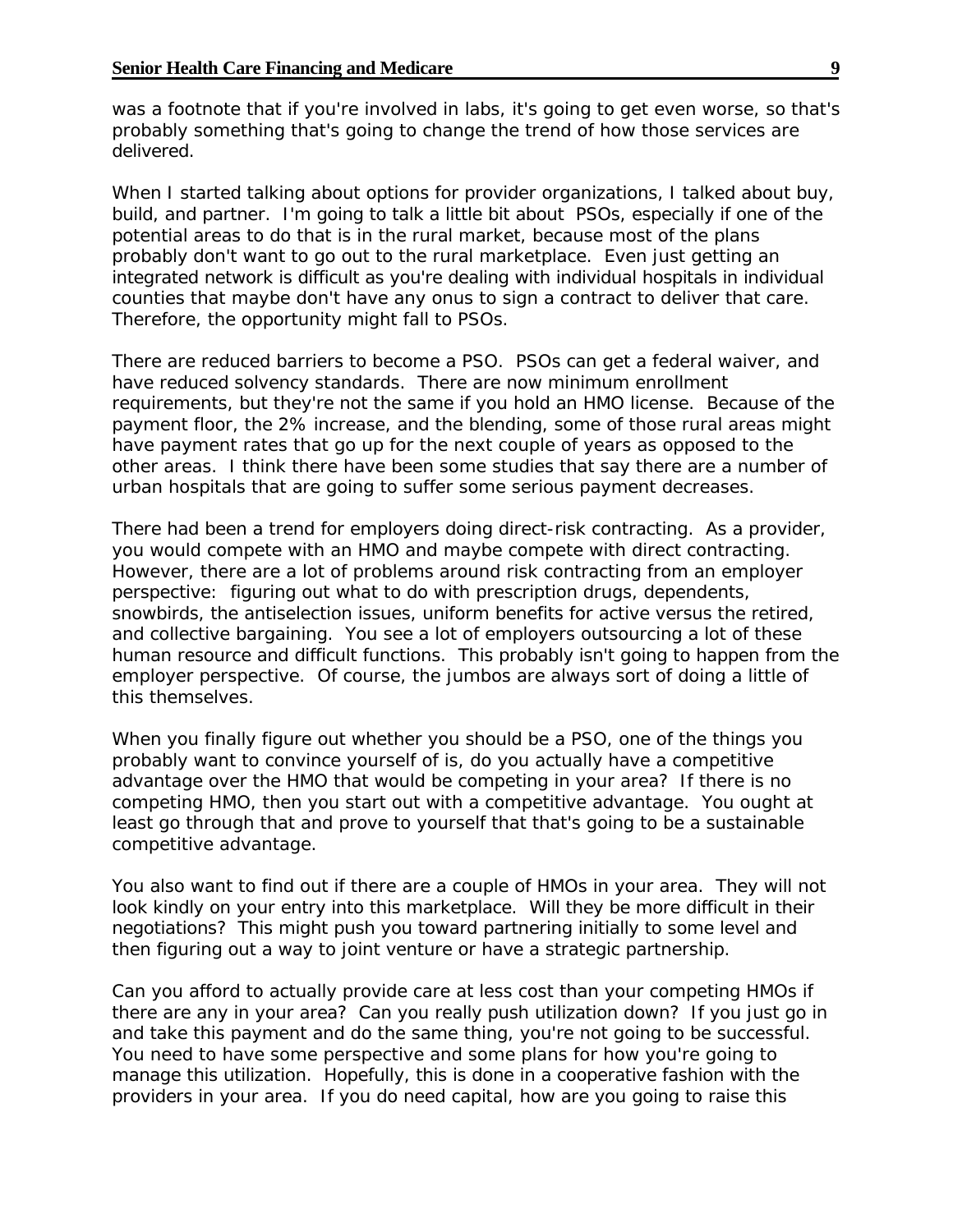money? Are you going to go to the hospital boards, are you going to work through the doctors, or are you going to go through a joint venture partner?

Just a couple of last thoughts. You need a provider network to cover the people who you're going to sign up. In Medicare you sign up for a county, so if you are a really rural county are you going to be able to deliver care to all the people who might actually sign up with you? There are mapping algorithms of where these people live. Can you offer better care than the other plans and will your patients who you currently have follow you or is there a reason when you start doing this they'll get nervous about what you're trying to do and move?

If we return to summarizing the opportunities for entering a managed-care market, you can obtain an HMO license if that's what you decide. You can be a PSO or structure a strategic partnership.

This was a relatively recent article. Although there are plans withdrawing, there are 45 Medicare+Choice applications pending. There are also 29 applications for service area expansion and 4 PSO applications. Obviously, enough people did not think this was necessary at the time. However, they could have a wait-and-see attitude on the sideline.

**From the Floor:** Are you aware of any providers considering dropping out of the fee-for-service environment?

**Mr. Staehlin:** A lot of people are angry, but there are a lot of people who have 50% of their business in Medicare. It's really hard for them to make that decision to withdraw, so I don't see it right now; they're just struggling with it.

There is one case study that I want to discuss. Mt. Carmel Health System is not actually one of those four PSO applications. They are in Columbus, Ohio. They have three hospitals and ambulatory service centers, which have been a demonstration participant since 1996, and will undergo risk adjustment starting in 2000. At least they are one success story. There is at least one and I don't know if other people simply haven't gone through the numbers or they've just decided it's not the current time. However, we can talk about that at the end.

**Ms. Margaret Wood Wear:** I'm going to talk briefly about prescription drug issues as this has become a hot topic in light of potential Medicare reform. When we currently look at the prescription coverage for seniors, we find that approximately 65 % have some level of pharmaceutical coverage. When we look at approximately 34 million seniors, that means 12 million people have no coverage for drug benefits and are basically paying cash. An additional 1 million are basically only getting discounts.

I wanted to make one comment. My numbers are slightly different from some of the numbers that have been discussed and that's because some of the employersponsored enrollment is in a Medicare Risk plan. It depends on how you count them sometimes as to which bucket they're falling into.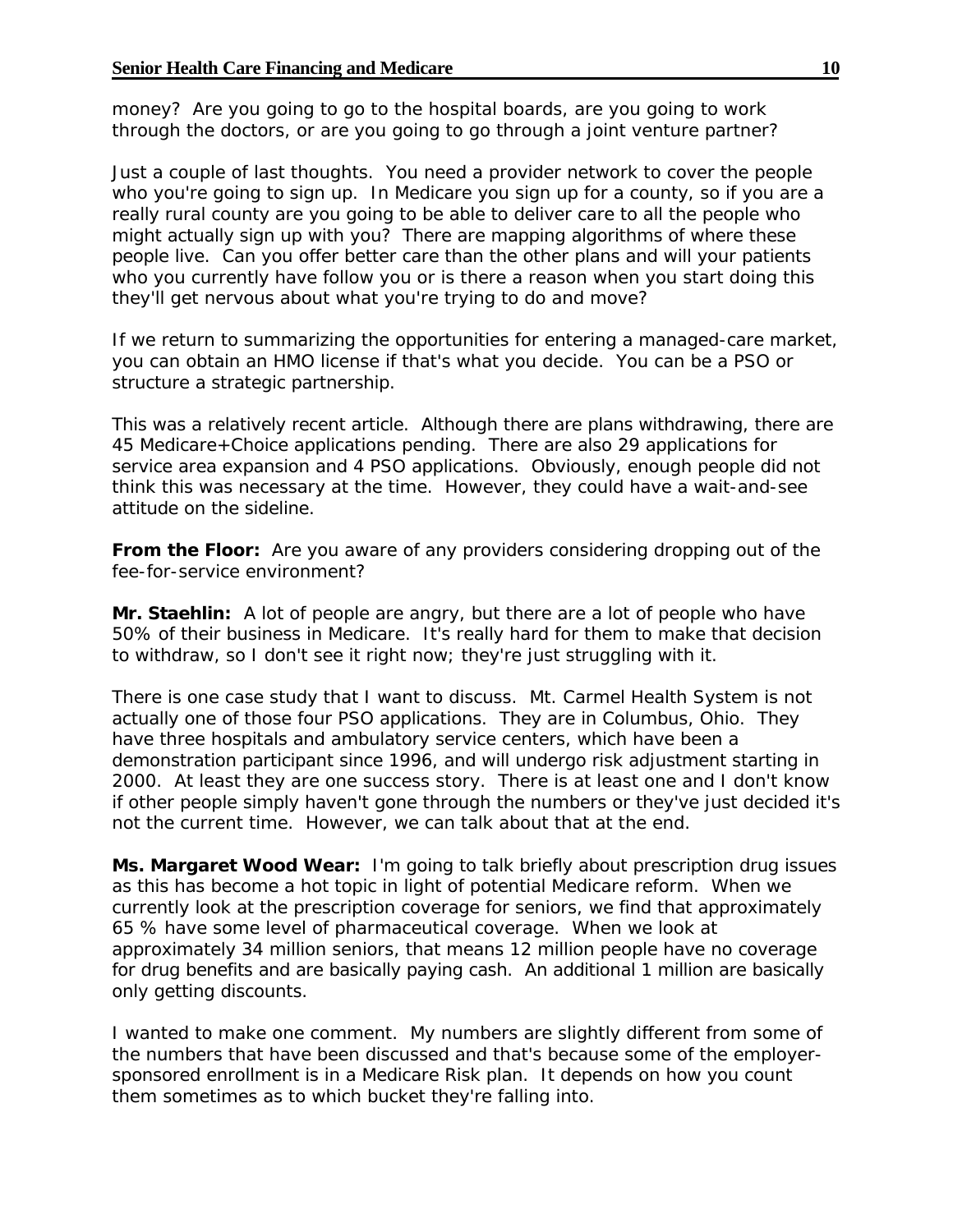Last summer there was a proposal out for modernizing Medicare benefits from the President that included some very specific drug recommendations. The proposal was for a voluntary benefit that included discounts with no deductible. The benefit level for the member would be 50% of the drug cost, and it had a phased-in benefit cap so that Medicare never paid more than \$2,500 in drug benefits.

The premium would be charged to the beneficiary. In addition, there would be incentives to employers so that they would continue to provide the kinds of pharmaceutical coverage that they're already providing. It was a broad-based recommendation with a lot of things left open. It said formularies were allowed along with generic incentives. One of the big things about the proposal was that it would be administered by the private sector through geographic regions so that they would get bids from different types of companies including pharmacy benefit managers (PBMs). Potentially, pharmaceutical companies and drugstore chains could bid, so a lot of different things at this point are open. They had estimated that the premium in the first year would be \$24 a month.

Some of the other proposals and recommendations focus more around the fact there are so many issues. Some people are pushing to provide coverage pretty quickly for low-income seniors and trying to immediately add that in with expanding in some states Medicaid programs or pharmacy assistance kinds of programs. Some people think that the President's proposal should be much stronger and should require formularies and other kinds of utilization management techniques. Some have suggested requiring minimum drug coverage on all Medicare supplement policies so that people will have the drug coverage when they make the purchases.

One reason that this is going to be a long time in coming is that there are so many issues that need to be worked out. These are only a few of them. One issue is voluntary versus mandatory coverage. When you make a drug benefit voluntary, there's a significant adverse selection potential. This is a benefit which people will really have an idea of how much they're going to spend so that they can decide if the premium is worth it. However, all the potential subsidies in the President's proposal would eliminate some of it, but it's a significant issue that needs to be considered when deciding what the benefit's going to be.

Another issue is integration with current coverage. We certainly don't want the coverage that is currently being provided through Medicare Risk and employersponsored plans to go away. If we shifted the entire burden of all the drug costs of all the seniors back to the government, that would be a problem and they need to be very careful about how they continue to incent employers to provide this coverage.

Another question is, do they provide first dollar coverage or should they have a deductible? The President's current proposal is for first-dollar coverage. Some people think that having a deductible will help control utilization on the front end, so that's just another point of contention.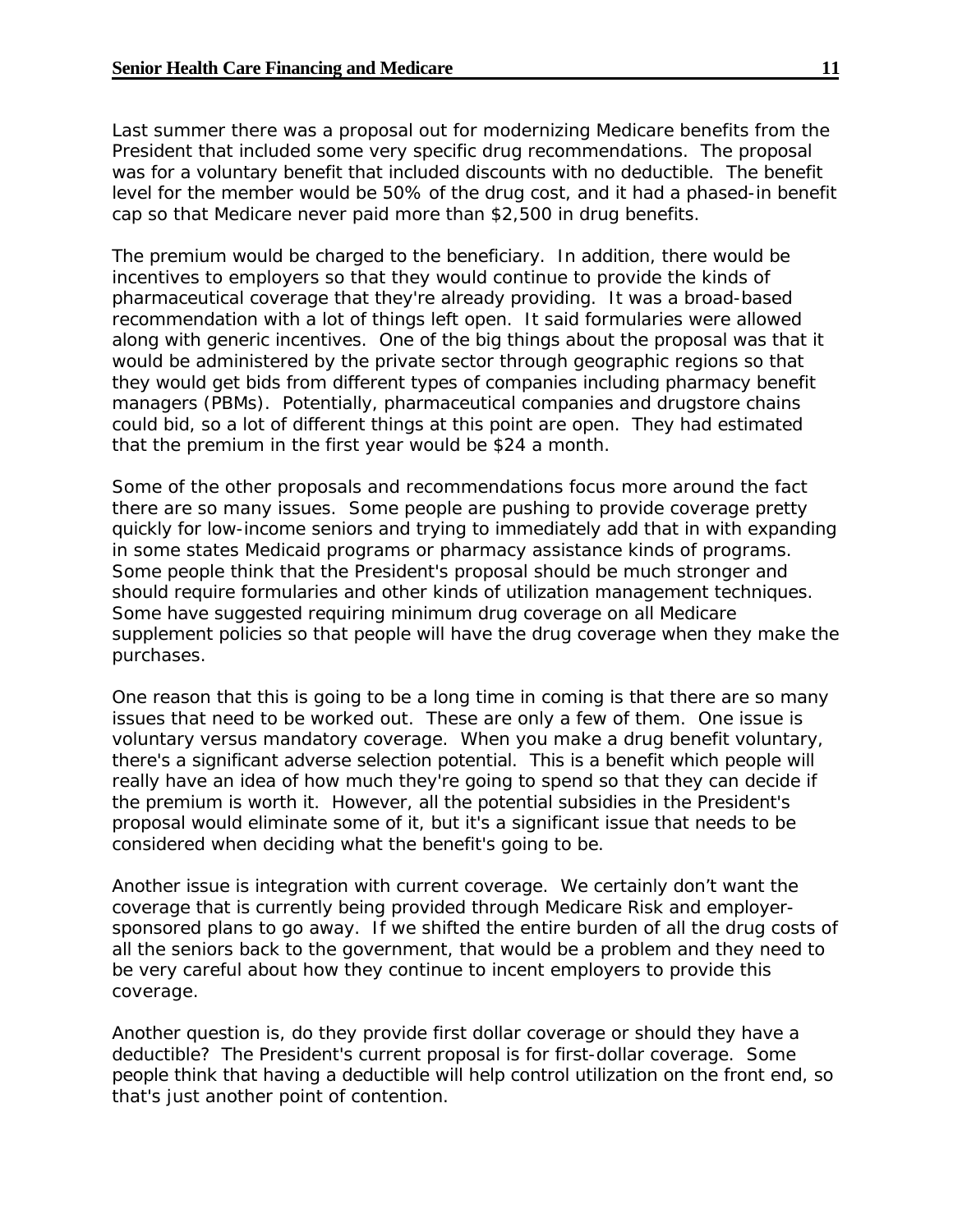What drugs should really be covered, medical necessity versus lifestyle kinds of drugs? I'm not sure if everyone knows what we mean when we talk about lifestyle kinds of drugs, which could include cosmetic types of drugs, even things like Viagra or certain products that might be for toenail fungus. Some people, instead of taking good care of their feet, use this product, and it's a very expensive therapy.

Generics versus brands. Can the beneficiary be mandated to use generics or required to pay the difference in the event that they select the brand when a generic is available? Another major issue is that part of the President's proposal is that this benefit is administered through the private sector. How does that really work? PBMs and HMOs manage the prescription drug coverage and all the issues around that and the types of things that those plans do to actually control utilization.

There are some other considerations in that the plan design, we believe, should probably leave some flexibility for geographic regions. When looking at how you might set copayment levels, coinsurance levels, deductibles, who's covered, what gets covered, and how the formularies are set, those things work regionally at some level. Copayments in the Northeast look very different from copayments in California.

When we look at low-income beneficiaries, one of the issues here is how would the premium subsidies work? What kinds of coverage are they going to get? What kinds of benefit maximums are they going to get? If the plan would normally stop paying for benefits once they reached a certain level, where would the additional money come from to pick up those drugs? Additionally, one of the issues with lowincome beneficiaries is that some of these people currently are receiving benefits through Medicaid. How would that be coordinated? Again, deductibles, copayments, and coinsurance are sometimes used as cost-control measures, as are separate levels of copayments for generics versus brands.

Different Medicare Risk plans that currently cover drug benefits do different things when they're looking at their benefit maximums. This is something that needs to be spelled out specifically. For drug utilization management techniques, what's appropriate to be included, and will it be flexible and open so that different areas might actually use different techniques or should it be spelled out?

With pharmacy networks, a more restricted network might give a deeper discount, but is that appropriate for this population? Should it be a broader-based network or a more restricted network? One of the issues with current employer coverage is if the employer coverage is much less than what might be provided under the new Medicare Plan. How then do you coordinate those kinds of coverages? What's considered to be an actual coverage?

One of the last things I wanted to touch on is this issue of cost and determining the cost. With cash customers no one really knows exactly what they're paying right now, so it's difficult to estimate what the real cost of this plan is going to be. There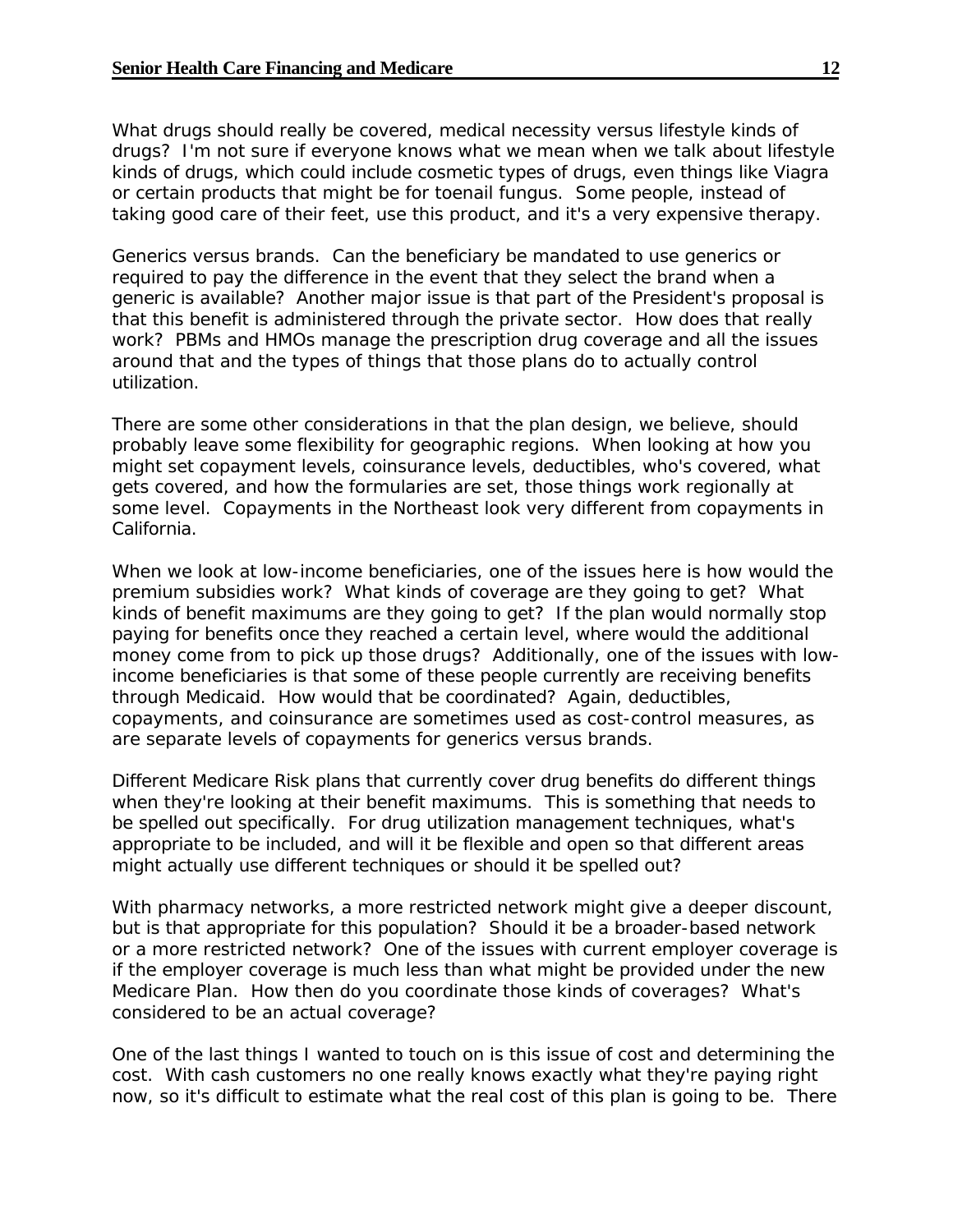are a lot of concerns about the long-term affordability of including drug benefits under the Medicare plan. I think that there will be a lot of discussion and a lot of debate.

**From the Floor:** You don't think it's very likely that this legislation will go through in the next few years on the Medicare drug coverage?

**Ms. Wear:** As a sweeping overall change, no, I don't. Potentially, some changes could be made for people who actually don't have drug-benefit coverage. There's more focus on those people at this point than even the overall, and that makes it kind of sticky, too, because what you want to do for them, you're still going to have to integrate it in later.

**From the Floor:** On MSAs, my impression is that there have been none that are being proposed by insurers for Medicare. I can certainly understand why not, but has anybody heard of any?

**Mr. Finch:** On the MSA, I also don't know of one, but I'm curious if anyone in the audience knows of one or is working on one.

**From the Floor:** You talked about the pressure on hospital margins. Any thoughts on strategies about what hospitals are going to do?

**Mr. Staehlin:** You know, I think that hospitals are going to have to go through modeling and I think they're doing that. They're going to have to decide which areas to concentrate in. You might be able to figure out that you can deliver the care for a better price. I'm not saying make it up on margin, but actually have a presence, at least in a rural hospital. I have no idea where the downtown hospitals are going to go with the pressures that they face, but that's a more difficult issue.

**From the Floor:** This is a question for the panel as well as the participants. In Florida, we sell Medigap, Medicare Risk HMO, and Medicare+Choice HMO. There are quite a few plans around the country that are going out of business. Four hundred thousand members dropped last year somewhere. That same number this year dropped out of the Medicare+Choice HMOs. I have heard great concern voiced by some insurance companies that their Medicare supplement business is going rapidly down the tubes because of the guaranteed issue requirements that are built-in. They have to take these people back into their Medicare supplemental product.

My own thinking is this is a question that is likely to turn out to be a nonevent. Our market research says that the people who have purchased the Medicare Risk HMOs, typically, are the less affluent people, the older people, the ones who purchased an HMO because they've had zero or a nominal premium for quite rich benefits compared with their Medicare supplement. If their plan goes away and there's no other HMO available, how are they going to come up with the Medicare supplement premium, especially if as in Florida all the products are issue-age-rated and they have to buy back in at an age-85 rate? I'd appreciate any comments as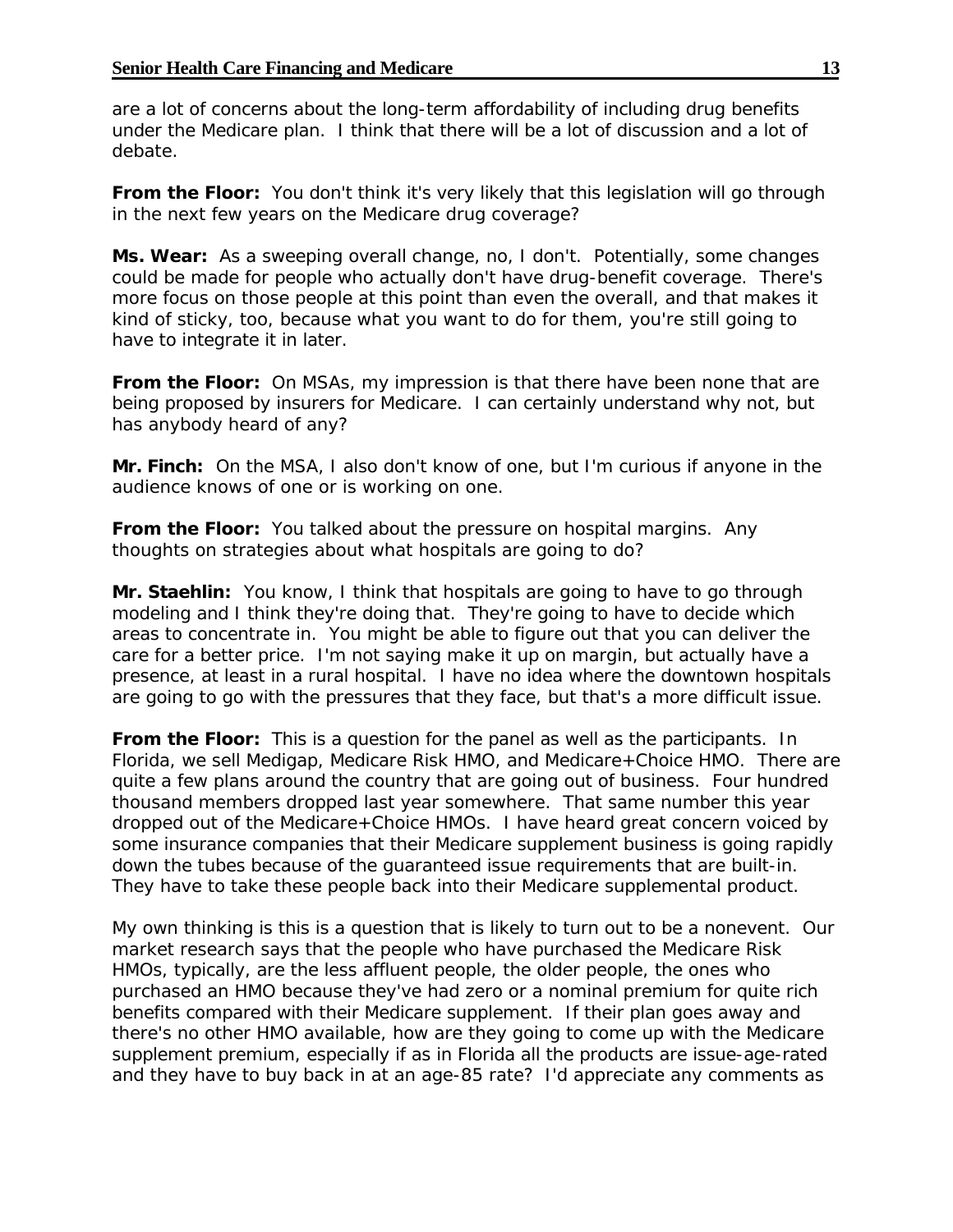well as the audience's comments on what they see really happening with the Medicare supplement market as a result of the Medicare+Choice.

**Mr. Staehlin:** Margaret, If there's going to be antiselection by the people who are being pushed back into Medigap from Medicare+Choice, I think a lot of people who have taken Medicare+Choice took it for the drug benefit. And one question would be, are they actually receiving a benefit from that drug benefit and are they going to be able to buy really expensive drugs now? Are they going to need alternative therapies which may, in fact, make them sicker, even though your assertion is they may not be sicker? They might not be sicker if they had taken the drugs that they were able to get before. They may be able to scrape enough money together to buy that first premium, so they're at least on your plan.

**From the Floor:** But my question is whether they could buy not only the first premium, but the second and third. They had been getting zero-dollar premiums. Now, they're going to have to pay \$150 a month.

**Mr. Staehlin:** I don't have any answers for that size of where they're going to come up with the money.

**Mr. Finch:** That's part of that whole thing, though, where I think there will be some pressure on Congress to do something. Again, I don't have an answer either. I'm assuming they probably were not able to buy Medigap coverage before and that this will be an issue.

As an aside, there is one other thing, too, that I think potentially helps some of these people. It's different from what we've been talking about here. Qualified Medicare beneficiaries are covered, I think, up to 200% of the federal poverty level. These are dual eligibles; in other words, dually eligible for Medicare and Medicaid. My understanding is there is a number of people who are eligible for that and whether through ignorance or personal philosophical reasons don't sign up. That's one alternative potentially.

**Mr. Staehlin:** I do not know the offhand percentage, but I've been told that we have a significant percentage of our Medicare+Choice members who are dualeligible, Medicaid and Medicare, and that gives them an option out into the Medicaid.

**From the Floor:** Today's *New York Times* had an article about the President's proposal to create a national PPO and Medicare program. That a lot of providers are discounting their Medicare rates to be on a list is intriguing, but are you aware of how that would interact if we did that?

**Mr. Finch:** I would be very surprised if they could pull it off, so I'm suggesting that I don't really think that's going to happen. Just as soon as you start excluding certain hospitals or certain physicians, someone influential in Congress is likely to get involved—the same way you see all the stuff going on with the teaching hospitals in New York and exceptions like that.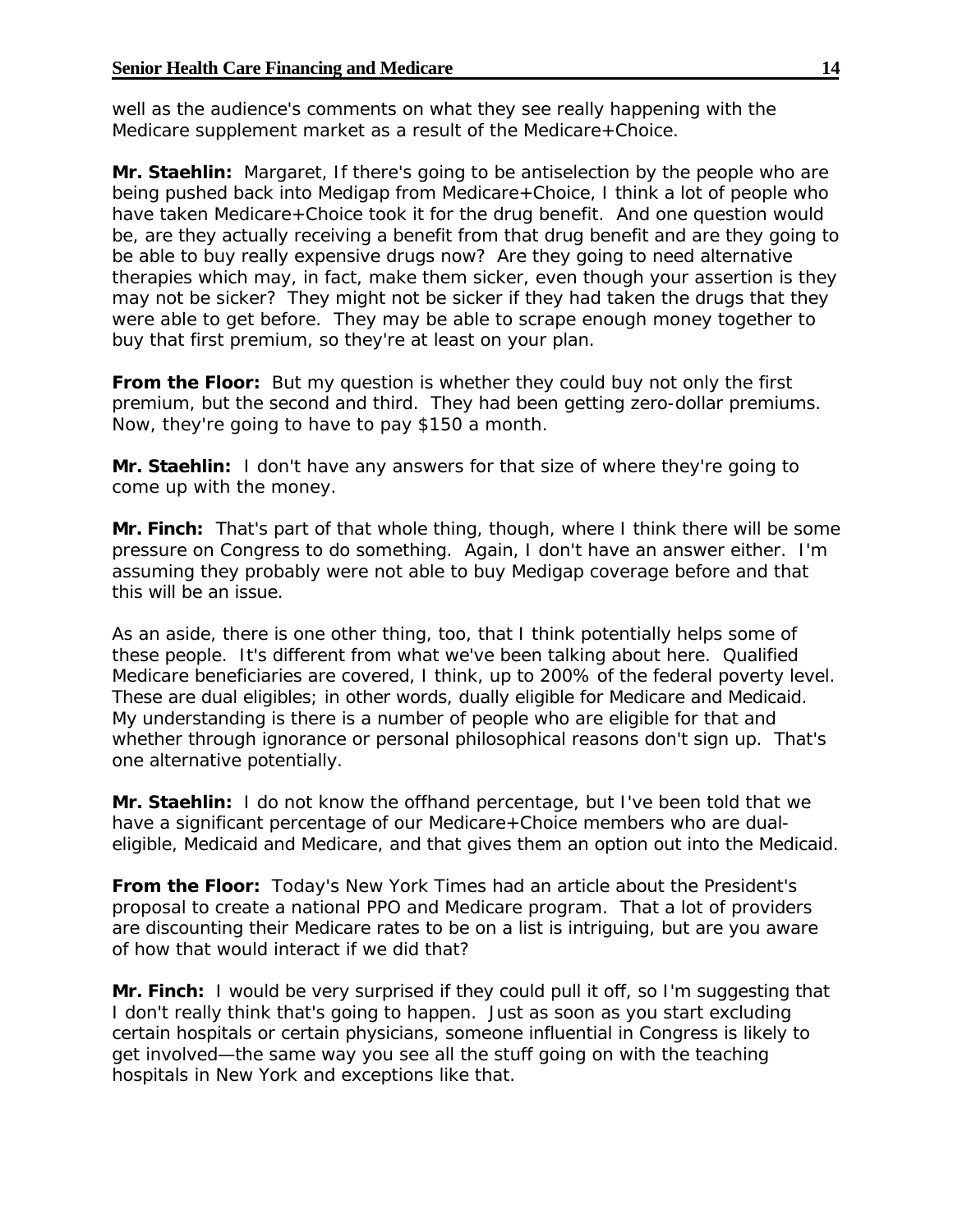**From the Floor:** You mentioned that for the Medicare+Choice organization in the future we're going to have reduction in the premium because of the risk adjuster, and potentially we have problems with the provider because they're looking for a larger percent of the global percentage of premiums. They're looking for a fee-forservice arrangement here. Even under the current environment we see a lot of the plans jumping out. Looking at the future for five years or so, how would you be in this if you have a managed-care organization? How are you able to prevent yourself from getting into a deficit position? How are you going to carry on? Why would I continue to be in the Medicare Risk business?

**Mr. Finch:** One possibility is potentially more sustainable premiums and benefits. Let me back up a little bit and explain what I mean. In the rush to get into this, a lot of health plans went in a lot more aggressively than they should have with the premiums and the benefits. And even without BBA, those people are in trouble. I think that's consistent with what you just said.

I think one potential way to manage this is to establish realistic premiums and benefits that the health plan can sustain it. For example, that may mean that you offer a \$45 premium plan with no drug benefits. This is obviously a lot harder to market than a zero-dollar plan with a \$500 or \$1,000 drug benefit. On the other hand, the \$50 premium is still relatively attractive to what some have to pay for a Medigap policy. You have to balance the enrollment and the financial, but the program needs to be financially sustainable.

**From the Floor:** How about from a provider point of view? It sounds to me that it is by a partnership between the plans and the provider in order to make these things work. It can be similar to a mental care point of view, we have reduced the fee schedule while from a provider point of view, they were saying that I want a higher fee schedule to cover our losses here. Rather than a percentage of premium, maybe a risk-sharing kind of contract would work better.

**Mr. Staehlin:** I'm going to answer that by way of the Mt. Carmel example. Somebody else mentioned that Mt. Carmel example. I'll tell you more if you're interested. There was an article on page 39 of the June 1999 issue of *Health Care Financial Management* called "Creating a competitive PSO: A Case Study*"* by Joseph T. Calvaruso. Some things they did included analyzing the market. They found that people in central Ohio, for whatever reason, liked providers more than they liked health plans.

They did some market research. When you look at developing both a business and marketing plan, these are key tasks that you have to figure out, whether you're a provider, PSO, or an HMO. They figured out that they needed 13,000 lives to break even by year 3. The staff that they hired was 24 people. Their plan was to have 2,000 lives by the first year.

They ended up with 6,000 lives in the first year and 12,000 lives in the second year. By the second year, they had met their target. They had 24 people doing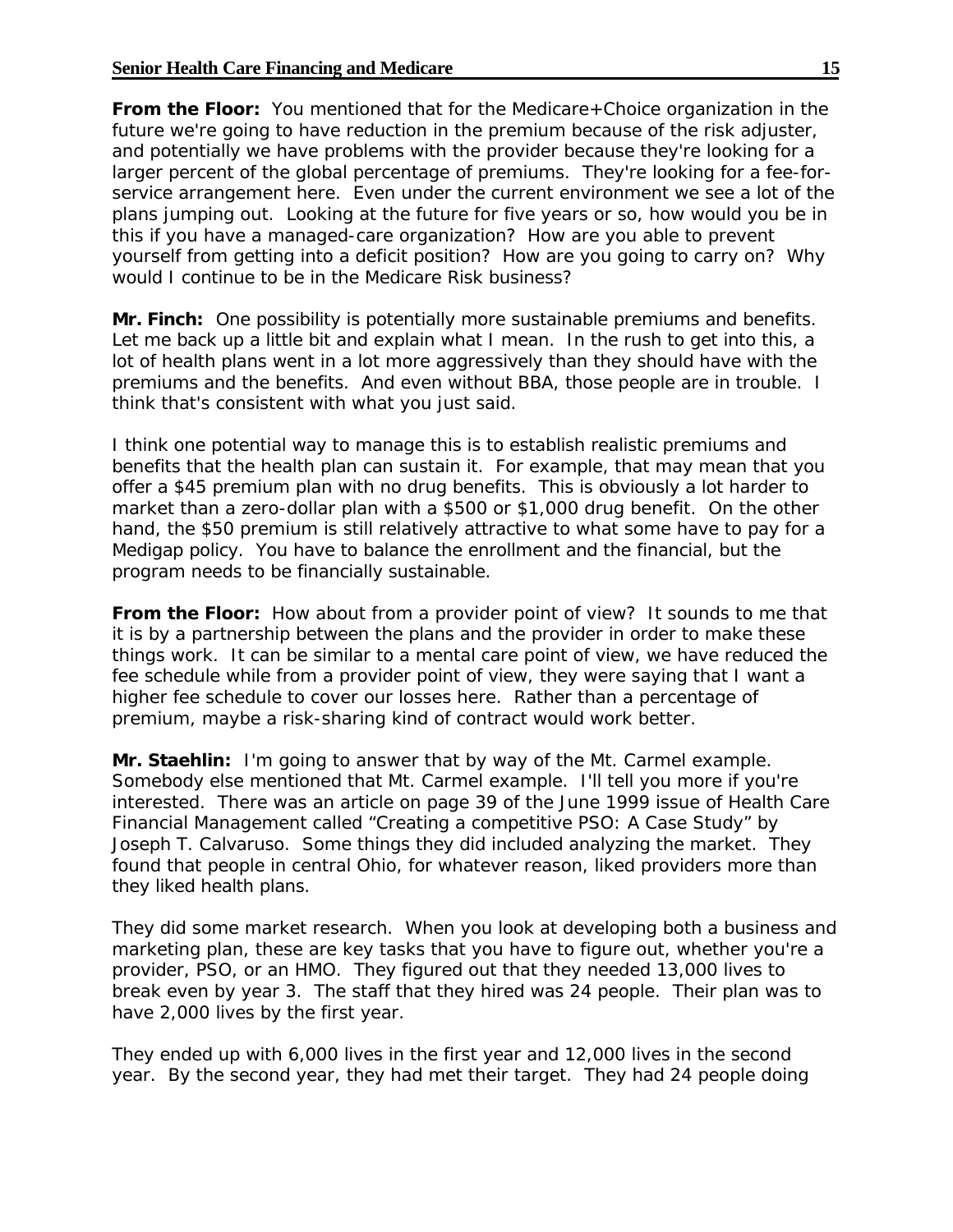administrative things and 6 marketing people. I don't know if those ratios are the same with health-plan people, but that's how they were successful.

They obtained infrastructure. They spent a lot of money on systems. They did the marketing. As a result there was a lot of advertising saying we are your doctors and hospitals that care for you, not an HMO. Whatever their strategy was, for them it worked in central Ohio from a focused-marketing approach, which was geared to a feasibility study that looked at the market. There were some clear guidelines about needing about 13,000 lives. When they got up to 12 and 13, they were happy. They didn't shoot for 30 and 40, which sometimes happens when you succeed in your marketing plan.

There are two other things I want to mention, although I apologize I couldn't find the premium. This was called a rich plan, a MediGold Plan, but there was a lot of out-of-pocket costs. There was a \$15 copayment for your personal doctor, a \$25 copayment for specialists, no copayment for inpatient hospital, a \$5 generic copayment, a \$20 name-brand copayment, a \$15 copayment for any outpatient hospital service, a \$25 copayment for any mental and nervous session, a \$50 emergency room copayment, and a \$25 copayment for an urgent services facility out-of-area or not.

They had a lot of copayments, so there was some initial payment to get into the system. The article mentions that they targeted in their area 2,200 days per 1,000. They achieved 950. It doesn't say how they achieved 950. But they had some very structured managed care targets and physician and hospital buy-in to achieve those targets. That's the only way you're going to get that radical a reduction.

They were asked for another fee reduction. That's the response of why would you be in a PPO with another reduction. Obviously, they had less units, but they achieved 30% more payment per day than they achieved under the contract that their 2 main HMOs asked them to sign. They said they couldn't pay that rate. That was 50% less days although 30% more dollars per day, but I don't know how the whole equation played itself out. The article says 2.5 million at the outset, which was probably for solvency and such, and a potential 5 million over those next two years. It didn't say how much of that may be offset in the rate base. That was beyond the scope of what I read.

**From the Floor:** My question deals with *Financial Accounting Standard (FAS) 106*. It deals with the Medicare Risk programs, zero-dollar premiums, and the drug benefits. I'm assuming that there was some reduction of *FAS 106* liability. I'm curious what people were doing with *FAS 106* and projections at that point and what people are trying to do now. Does anyone have anything they're willing to share?

**From the Floor:** I do a lot of *FAS 106* work. A few years ago a few clients had the Medicare+Choice Program for Medicare Risk. We did not reduce their liability